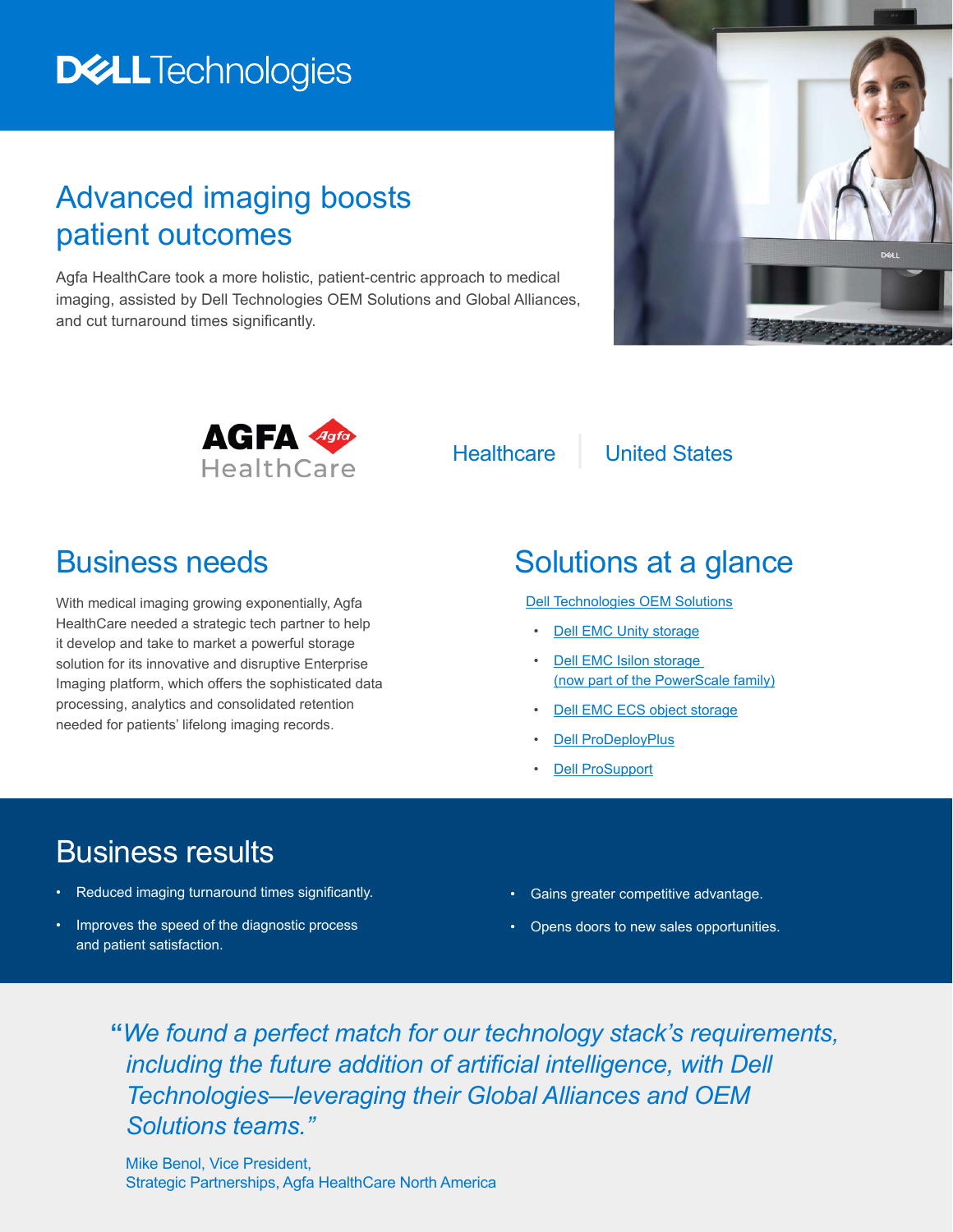With a rapidly aging population and an increasing demand for early-stage diagnosis of chronic disease, the world's medical imaging market has exploded in the past few decades. Doctors have more technology choices than ever about how to get a look inside their patients: traditional X-rays, ultrasound, computerized tomography (CT), positron emission tomography (PET) and magnetic resonance imaging (MRI), to name just some of the technologies used by the more than 70 different service lines that deploy imaging in the diagnostic process.

In fact, the global medical imaging market is expected to double by 2022 to \$45 billion.<sup>1</sup> Agfa HealthCare, with its Enterprise Imaging (Agfa El) platform, is not just a market leader capitalizing on this trend but also a disruptive force in the industry.

We help enable healthcare providers to deliver high-quality patient care by reducing the complexity of image data management across their clinical, operational and business domains," says Mike Benol, vice president of strategic partnerships at Agfa HealthCare. "Our single-codestream, singledatabase platform is designed specifically for imaging services to enable fast image acquisition, IT-centric image storage, diagnostic reading functionality, enterprise clinical access to imaging and secure image sharing."

### Game-changing diagnostic imaging model

According to Miriam Ladin, Agfa HealthCare's director of marketing and communications, the platform offers healthcare providers location-agnostic access to patients' comprehensive longitudinal imaging records across different departments and specialties at both the diagnostic and clinical (EHR) level. "Too often, patients' imaging data is siloed," Ladin says. "But our solution consolidates it and presents the data in the form of an imaging timeline, embedded inside their EMR/EHR, so both they and their caregivers can have timely and easy access to both the visual images and the reports."

She adds, "Our converged platform, known as Agfa EI, simplifies both the technical back-end infrastructure and the user interface front end. This results in easily accessible, clinically relevant imaging content to help improve the delivery of patient care. What's more, our scalable, modular platform technology gives our customers control over their total cost of ownership for imaging services."

In developing its Agfa EI—one of the fastest-selling solutions in the market—Agfa HealthCare needed high-performance storage technology that was reliable and highly scalable. With an average 64-slice CT scan generating about 250MB of data, today's medical imaging procedures produce enormous amounts of data. Then there's the sheer number of advanced imaging scans, with an estimated 600 million a year in the U.S. alone.<sup>2</sup>

> **Simplifies** image processing, analysis and archiving.



**"***Our Agfa Enterprise Imaging platform cut our customers' imaging turnaround times significantly, using the Dell EMC storage solutions optimized via our OEM and Global Alliances relationship."*

Miriam Ladin, Director of Marketing and Communications, Agfa HealthCare North America

- *1. Medical/Diagnostic Imaging Market, "Global Opportunity Analysis and Industry Forecast, 2015–2022." Allied Market Research [https://www.alliedmarketresearch.com/](https://www.alliedmarketresearch.com/medical-diagnostic-imaging-market) [medical-diagnostic-imaging-market](https://www.alliedmarketresearch.com/medical-diagnostic-imaging-market)*
- *2. "Average File Size of CT Scan."<https://ctscanmachines.blogspot.com/2018/05/average-file-size-of-ct-scan.html>*

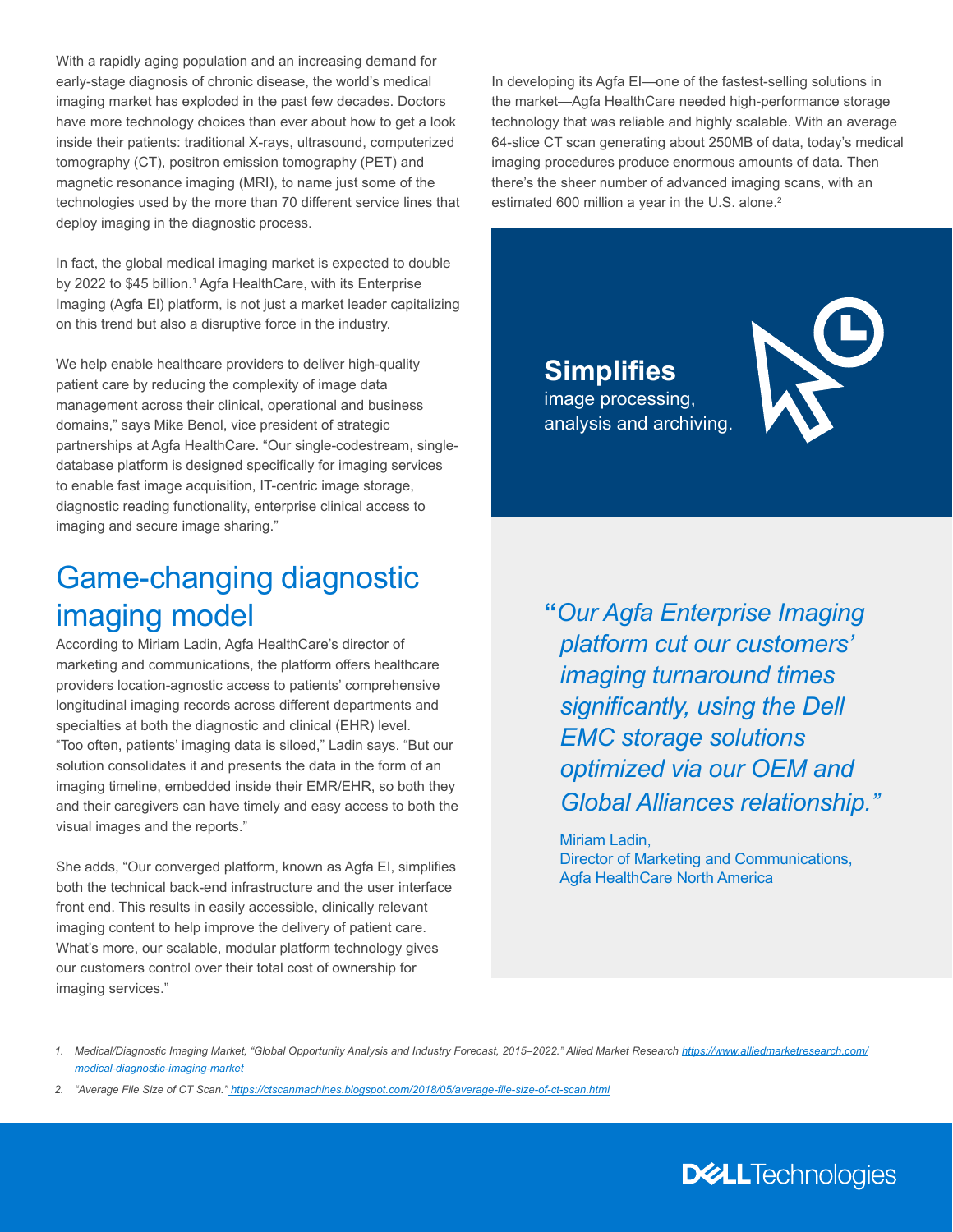**"***We can tailor our Enterprise Imaging platform to just about any storage requirements, using these three high-performance yet extremely cost-effective Dell EMC solutions."* 

Mike Benol, Vice President, Strategic Partnerships, Agfa HealthCare North America



**Boosts** clinician efficiency and productivity.

## Seeking a strategic OEM partner, not just a supplier

To source its storage hardware, "Agfa HealthCare wanted more than a commodity supplier; it sought a strategic partner to help propel its go-to-market plans. "We were looking for a supplier that could engineer its storage solutions to our exacting specifications, plus be aligned with our long-term goals and co-sell with us," says Benol. "We found a perfect match for our technology stack's requirements, including the future addition of artificial intelligence, with Dell Technologies—leveraging their Global Alliances and OEM Solutions teams."

Agfa HealthCare can incorporate any of three Dell EMC storage products into its platform, which also allows the company's frontend software to manage image storage, retrieval, security, and storage needs for regulatory compliance:

- Dell EMC Unity storage for the PACS (picture archiving and communication system) part of the solution, using hybrid flash technology to cost-effectively deliver up to 16PB in raw capacity and automated tiering. PACS holds patient images from the many different imaging source technologies in short-term storage for the duration of treatment.
- Dell EMC Isilon storage (now part of the PowerScale family) for the VNA (vendor neutral archive) part of the solution, providing highly efficient, scale-out file support and simplified management for longer-term archival image storage.
- Dell EMC ECS object storage platform for softwaredefined, cloud-scale capabilities, as well as for longer-term image archiving that may be more cost-effective.

"We can tailor our Enterprise Imaging platform to just about any storage requirements, using these three high-performance yet extremely cost-effective Dell EMC solutions," Benol says. Agfa HealthCare also uses Dell ProSupport to provide global technical support for the hardware and ProDeploy Plus for site readiness review and implementation, onsite hardware installation, product orientation, and other related deployment services.

**DELL**Technologies